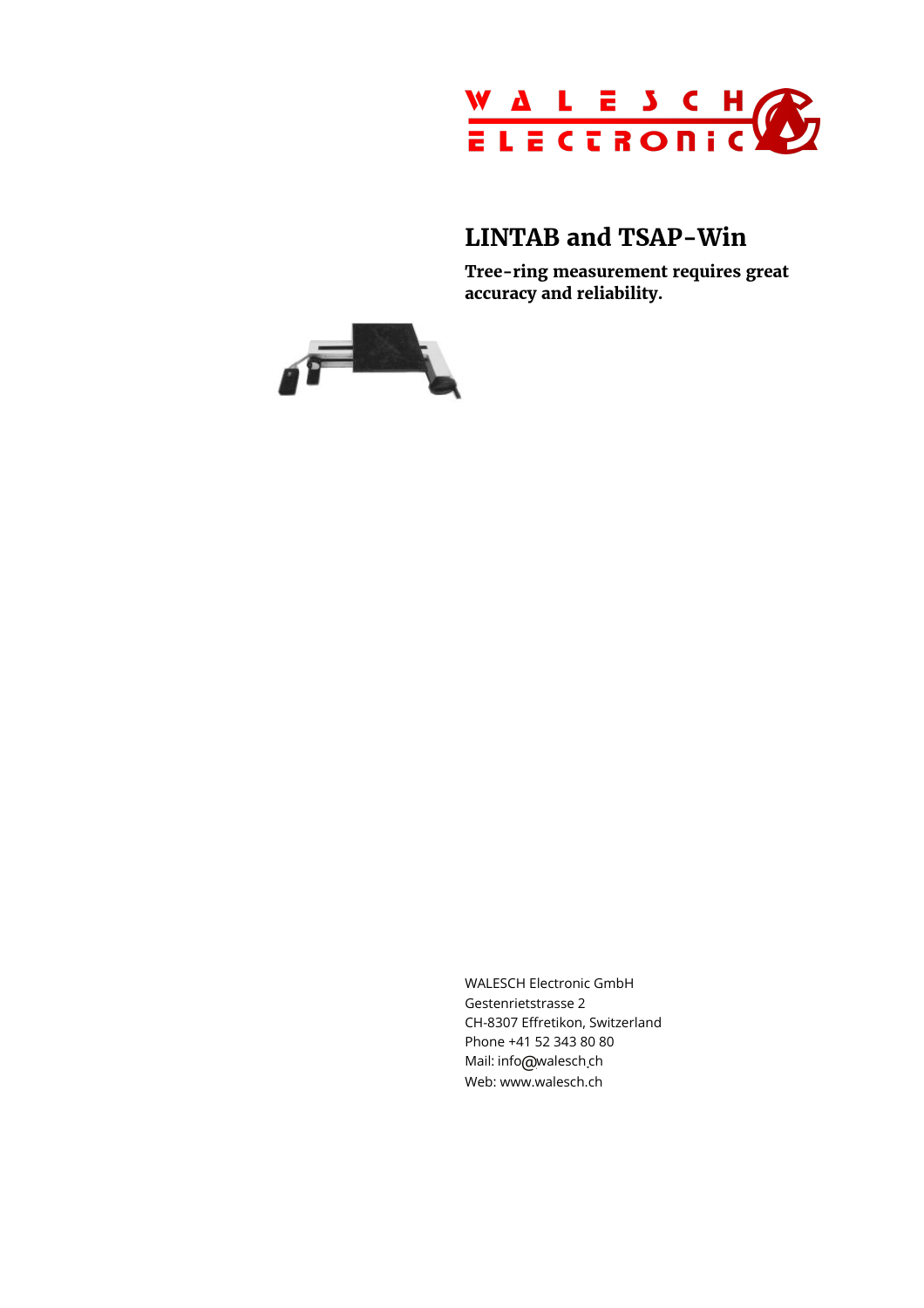

# **LINTAB and TSAP-Win**

Tree-ring measurement requires great accuracy and reliability.

LINTAB is a digital positioning table for tree-ring analysis, which can handle this task easily. LINTAB is ergonomically easy to operate, robust and splash-water proved. Stem disks as well as increment cores can be measured. Together with the TSAP-software LINTAB is a strong tool for tree-ring analysis.

#### **Features**

#### **Measurement and editing**

- On screen graphical control of measurements
- Graphical editing of data
- Internal notebook: save your marks and text notes with the time series
- Support of LINTAB and other measurement devices (Aniol, Velmex, ...)

#### **Graphical presentation**

- Single and multiple series graphs
- Grid beams
- Core beams  $\bullet$
- Optional representation of header information in graphs
- Adjustable linear and logarithmic axis scaling

#### **Data analysis**



- Crossdating: various mathematical routines available
- Graphical control of crossdating (on-screen crossdating)
- Easy chronology computing and analysis  $\bullet$
- Indexation and standardisation routines  $\bullet$
- Mathematical function library

#### **Database**



- Various header fields, you choose which data you save with your series
- TSAP selects and sorts your data as you need it
- Comfortable data editing (manual and automatic / macros)
- Easy data exchange: TSAP supports different data formats (e.g. Tucson, CATRAS)

#### **Specifications**

| <b>Operation</b>                                           | Manual with hand crank (optional: motor)                        |
|------------------------------------------------------------|-----------------------------------------------------------------|
| <b>Standard measurement length</b>                         | 560 mm (optional: 200 to 2000 mm)                               |
| <b>Standard resolution</b>                                 | 1/100 mm (optional: 1/200, 1/400, 1/1000 mm [true resolution!]) |
| <b>Standard sensitivity (sample movement</b><br>per round) | 5 mm (optional: 2,5 mm)                                         |
| Sample weight                                              | up to 50 kg                                                     |
| <b>Interface</b>                                           | Connection to PC via standard serial port                       |
| Software                                                   | TSAP Basic Software (Measurement, graphical editing)            |